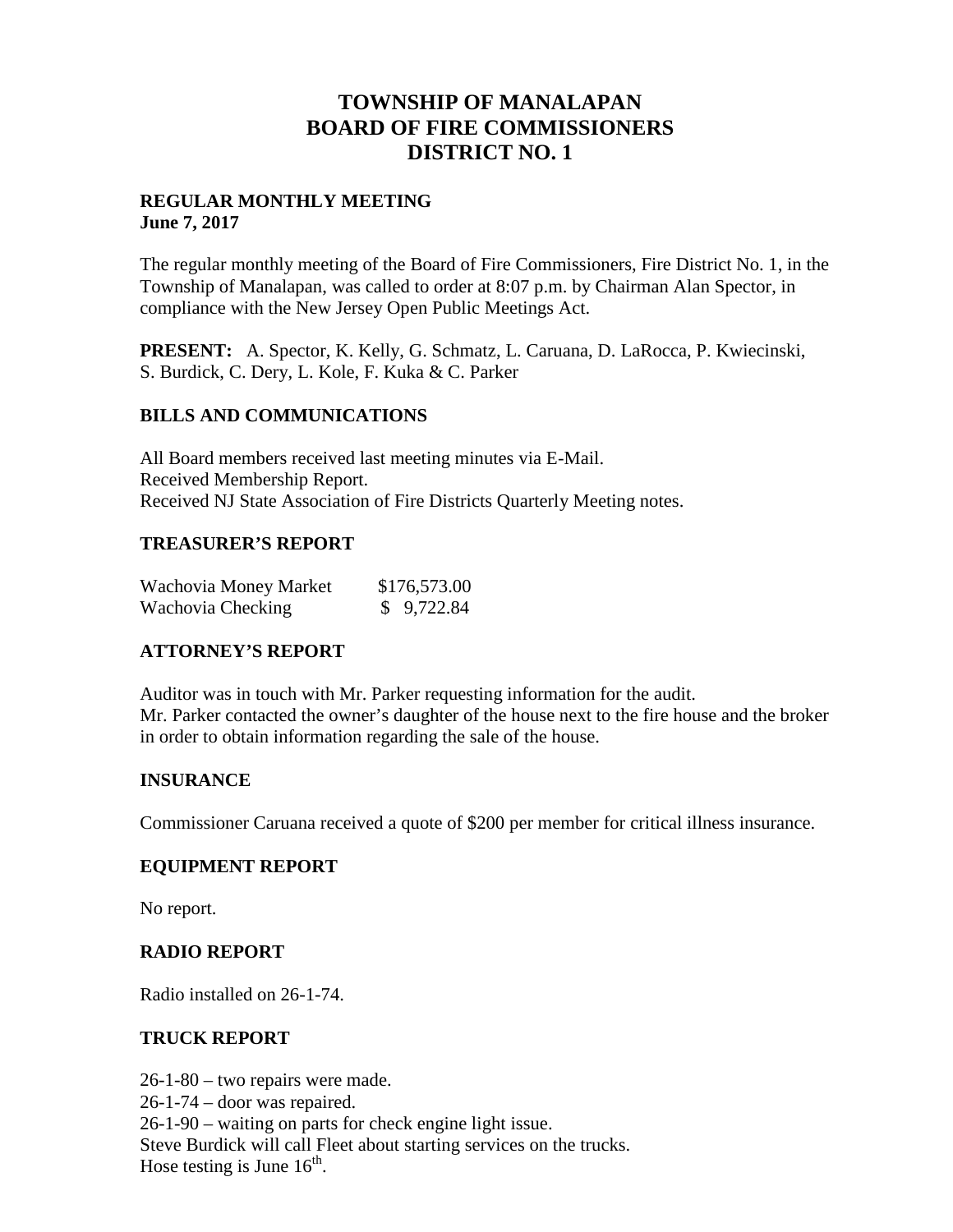## **CHIEF'S REPORT**

301 calls for the year and 45 for the month of May. Receiving lots of positive feedback regarding seminar held at Manalapan High School. Received letter from Manalapan High School requesting a truck for their graduation on June  $22<sup>nd</sup>$  at 4 p.m. Rehab unit going out on Sunday, June  $12<sup>th</sup>$  to the old Marlboro Airport. Brush truck requested for Manalapan Day on Saturday, June 11<sup>th</sup>. Rehab unit going to Earle on Monday for the week.

## **ASSOCIATION REPORT**

Hal received email from Witmer stating that they are going over our account and we should be receiving a statement shortly showing a "0" balance due.

#### **TRUSTEES' REPORT**

No report.

#### **OLD BUSINESS**

See attached.

#### **NEW BUSINESS**

Commissioner Schmatz made a motion to pay all vouchers; this was seconded by Commissioner Kelly. All voted aye.

Commissioner Caruana made a motion not to exceed \$10,000 for the critical illness insurance; this was seconded by Commissioner Kelly. All voted aye.

Commissioner Schmatz made a motion for \$6,295.50 to purchase the Scott thermal imaging camera; this was seconded by Commissioner LaRocca. All voted aye.

Commissioner Spector made a motion for \$5,395.25 for updating our server; this was seconded by Commissioner LaRocca. All voted aye.

Meeting opened to the public at 8:45 P.M.

A motion was made by Commissioner Spector to adjourn; it was seconded by Commissioner Kelly and all voted aye.

Meeting adjourned at 8:47 P.M.

Respectfully submitted, Kenneth Kelly, Clerk